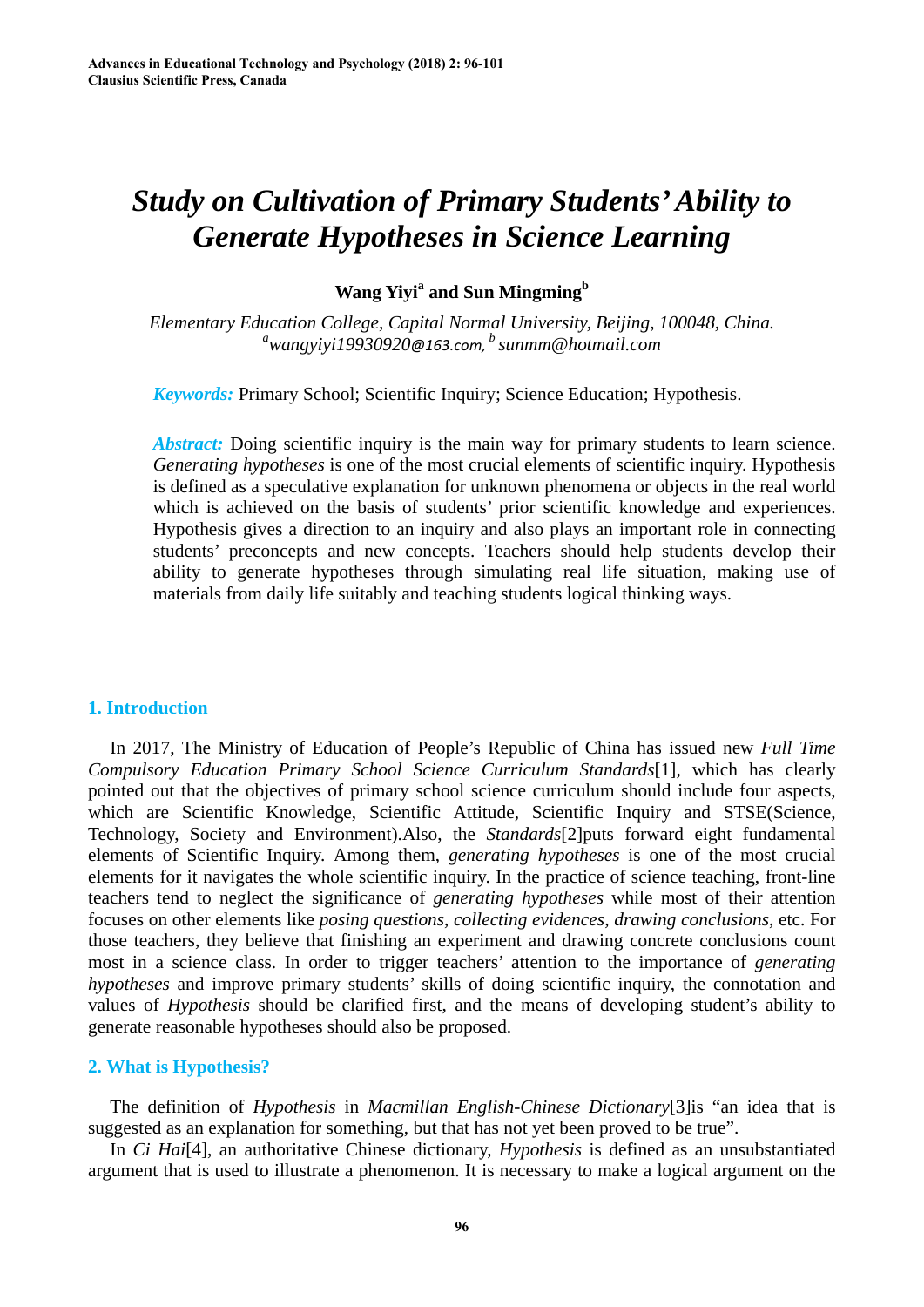basis of proven scientific theories and scientific facts. A hypothesis must be proved before it becomes a scientific principle.

In *Logic*[5], it is explained that *generating hypotheses* is a mental process, during which people make assumptions about the laws or causality of unknown things and phenomena based on the existing facts and scientific principles, and then prove those assumptions.

Quinn & Mary Ellen(1994)[6]assume that *Hypothesis* is a testable explanation of an empirical relationship among variables in a given problem situation.

In conclusion, four elements are needed in explaining the connotation of Hypothesis*:* the observed unknown things and phenomena; related life experiences and/or proven scientific principles; logical reasoning; a verifiable speculative explanation. The relationship of those four elements can be described in Figure 1. In short, *generating hypothesis* is a logical reasoning process, during which a speculative explanation related to the certain observed unknown will be obtained based on relevant life experiences and/or proven scientific theories. The final speculative explanation may be about the laws of the unknown, the cause for the unknown, or the plausible solution to the unknown problem. As a result, Martin Wenham (1993)[7] has divided *Hypothesis* into *Descriptive Hypothesis*, *Explanatory Hypothesis* and *Procedural Hypothesis*. Those three categories can be illustrated using the following example.

Four identical water cups with different volumes of water are put on the desk, students are asked to speculate which one would be sounded the loudest when knocked with the same force. This speculative explanation is about the description of a possible result before doing a totally unfamiliar experiment, which is *Descriptive Hypothesis*. Asking students to make a descriptive hypothesis can arouse their strong desire to explore, especially when the final experimental results are contrary to their own predictions. At this point, students are eager to find out why they are wrong. The teacher may encourage the students to try again, "Why does higher water level lead to higher sound, and lower water level lead to lower sound?" Students need to think of possible causes to the result, which is *Explanatory Hypothesis*. After that, the explanatory hypothesis needs to be proved, so a detailed and feasible verification scheme is needed. For example, some students think that the volume level links to the length of the air column. "But how do you test your hypothesis?" Teacher continues to question, this requires students to come up with a feasible experimental scheme, the *Procedural Hypothesis*.



Figure 1: The connotation of Hypothesis.

These three types of hypothesis are advanced step by step and form a progressive system, which is shown in Figure 2.

## **3. Why is** *Generating Hypotheses* **important?**

As the starting point of a scientific inquiry, there are two main functions of *Hypothesis*.[7][8] Firstly, a hypothesis suggests a specific research direction that guide explorers to investigate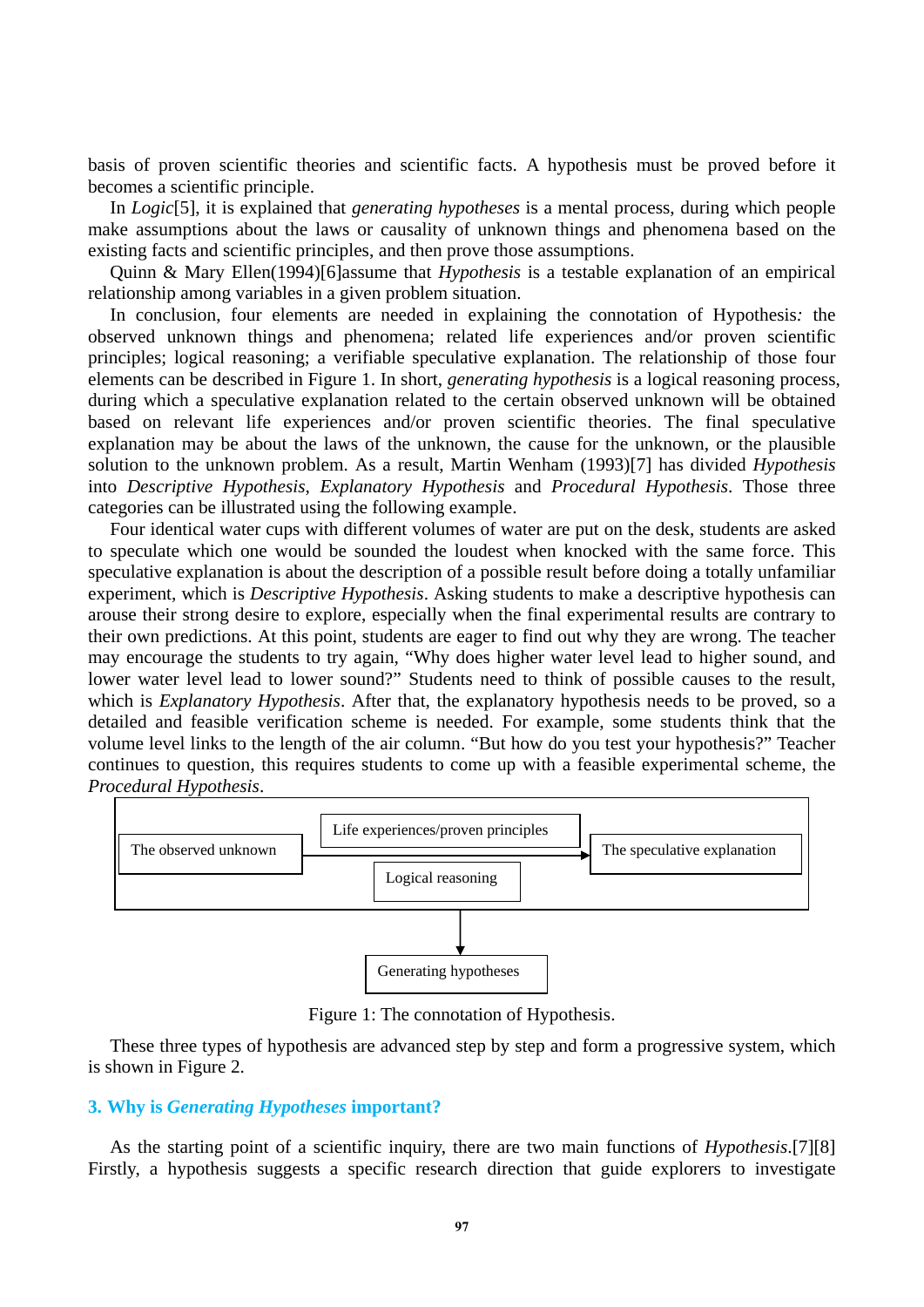specific variables in specific place, the key points of the research have also been explicitly indicated to avoid meaningless investigations. Secondly, as for the students, the process of generating hypotheses is also a bridge which connects students' prior knowledge and new knowledge. It is a key link to realize students' cognitive developments. In order to formulate acceptable explanations, students have to utilize their prior knowledge and experiences to establish the equilibrium between prior knowledge and new knowledge. Taking a fourth-grade science class whose topic is *Where Sound Travels* as an example*.* 

Teacher: Where can sound travel?

Student A: We can hear teacher talking in our classroom, indicating that sound can travel in the air.

Student B: Fish can be shocked by the voices of people on the shore, indicating that sound can travel in water.

Student C: We used to make a phone with two paper cups and a cotton thread that connects the cups. Two men each holds a cup, and they pull the thread straight, one speaks in the cup, the other can hear from the other cup. I guess sound can travel in the thread.

According to their own life experiences, the students conclude that the sound can travel in the air, water and cotton thread. Then they further hypothesize that sound can travel in gases, liquids and solids. The next step is to test their hypotheses in different gases, liquids and solids. In this process, students have perfected their cognitive structure by realizing that sound not only travels in one medium but also in multiple media. Therefore, *generating hypotheses* is a good way to develop students' cognitive ability.



Figure 2: The Categories of Hypothesis.

#### **4. How to cultivate Primary school students' ability to generate hypotheses?**

The connotation of *Hypothesis* shows that two main stages are involved for students to generate a hypothesis: making use of what they know and logical reasoning. As for primary students, especially those younger grades, they may not master so many scientific principles, most of their hypotheses are proposed on the basis of their life experiences. So a large portion of science teachers' job in primary school is to help students make full use of their life experiences and teach them how to think logically.

Firstly, teachers need to create real life situation in science class that are familiar to students.[9] It will be easier for students to recall what they have experienced in the similar situation in real life. For instance, in the lesson of *Motion and Friction*, a fifth-grade science class, factors that influence the magnitude of sliding friction are to be explored.

Teacher shows the students a picture of an icy road and asks, "Can you drive a car on such a road?" Teacher asks students to make a descriptive hypothesis.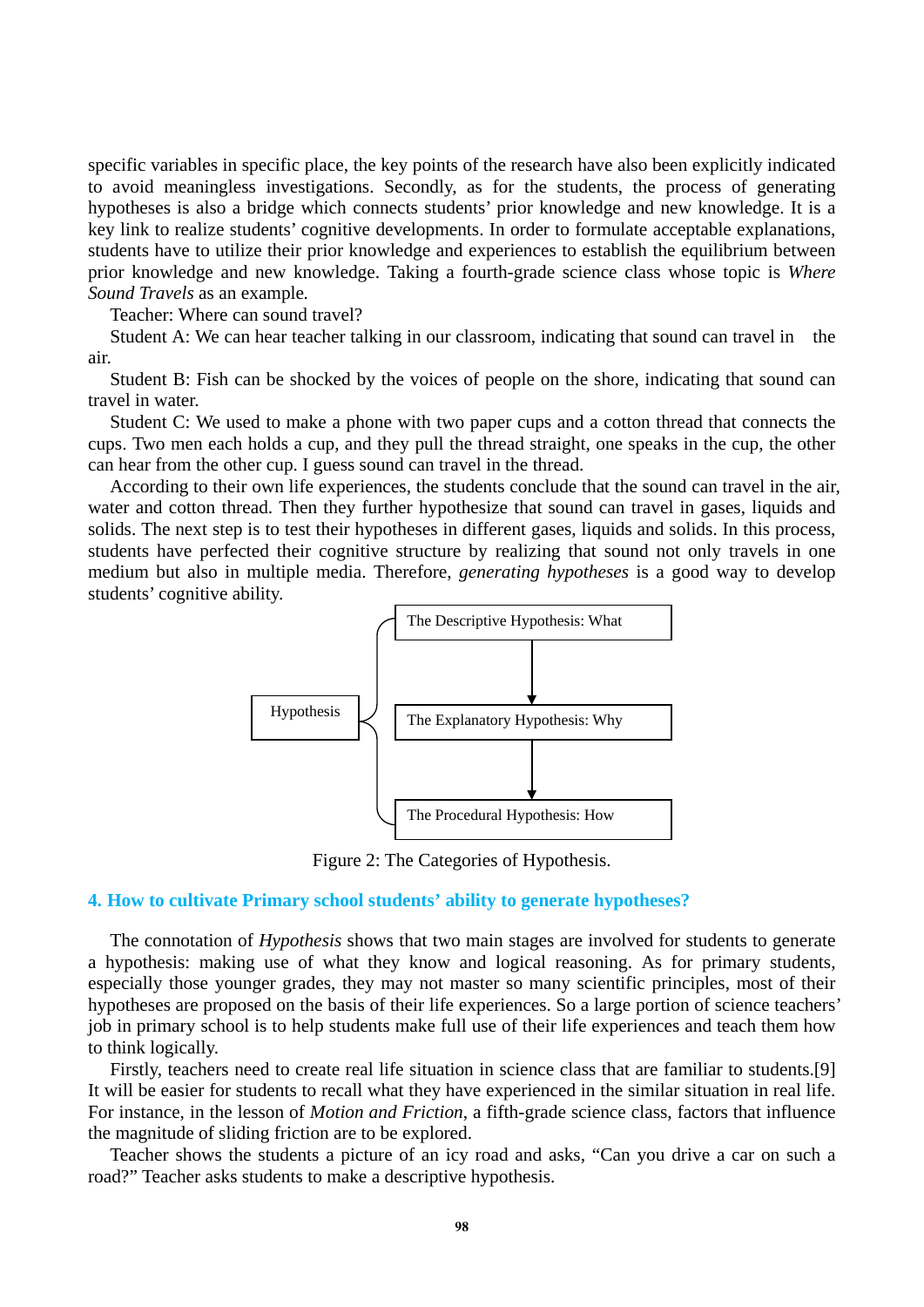Students shake their heads and reply "no".

The teacher questions, "Why?" Students are led to make an explanatory hypothesis.

Student A: The icy road is too slippery, and cars are prone to skidding and cause accidents.

The teacher nods.

Again, teacher asks, "What can we do to prevent the car from skidding in slippery road?" It is about a procedural hypothesis.

Student B: What we use is anti-skid tire. There are many tread patterns on it.

The teacher agrees and raises another question, "Why does a normal car skid on the ice, but with the tread on the tires, the car doesn't skid?" Another explanatory hypothesis is needed.

Student C: Because the surface of the tire that has tread patterns becomes rough.

After teacher's introduction of the definition of *Sliding Friction*, students hypothesize that the weight of an object and the roughness of the surface where object moves determine the magnitude of sliding friction according to their life experiences. Some students even notice that the streamline body of a car can reduce friction when compared with the big bus whose body is rectangular. That means students have noticed fluid friction in real life, which is an amazing discovery.

"How do you testify your hypothesis?" Teacher guides students to give a procedural hypothesis.

"We can use spring thermometer to measure the magnitude of friction just like what we have learned in last lesson and change the roughness of surface or weight of objects to testify our hypothesis." One student answers.

"Right." Teacher finally concludes, "After posing a hypothesis, finding a way to test it is of great importance."

Generally, simulating real-life situation in science class is an effective way for students to recall their own life experiences when making a hypothesis.

Secondly, in a science class, taking good advantage of objects that students always see or use in their daily life is also of great use. In the lesson *Making an Eco-bottle*, students are demanded to design a micro-ecosystem. Teacher takes the students to observe a fish tank in the hall on the first floor of the school.

The teacher stands beside the tank and says, "We see the fish tank every day, can you tell us about the food web/chain that exists in the fish tank according to your prior knowledge?" The teacher's question aims at a descriptive hypothesis. The knowledge of food web/chain is what students have mastered before. The teacher uses the material from daily life to help them review the scientific knowledge at first, and then instructs them to analyze the composition of the fish tank carefully, which is a descriptive hypothesis. Finally, students are requested to design a micro-ecosystem by themselves, a procedural hypothesis is needed. Since fish tank originates from their daily life, each student gets chances to observe it carefully, and thus they will understand science is everywhere.

After class every day, students cluster in front of the fish tank, and then discuss with each other what they have discovered. Then, they report to teachers their discoveries.

Student A: There are fishes, stones, water plants, soil and water in the tank.

Teacher: What are plants, animals and non-living things? What are their roles in the tank?

Student A: Fishes are animals. Water plants are plants. Soil, water and stones are non-living things.

Student B: Fishes eat fish food and plants.

Student C: Water plants produce oxygen and food for fishes through photosynthesis.

Student D: Soil, stones are used for fixing and nurturing water plants.

With their careful observations, students get to know what and why they should do to design a new micro-ecosystem.

Both of the methods mentioned above depend on external surroundings or materials to arouse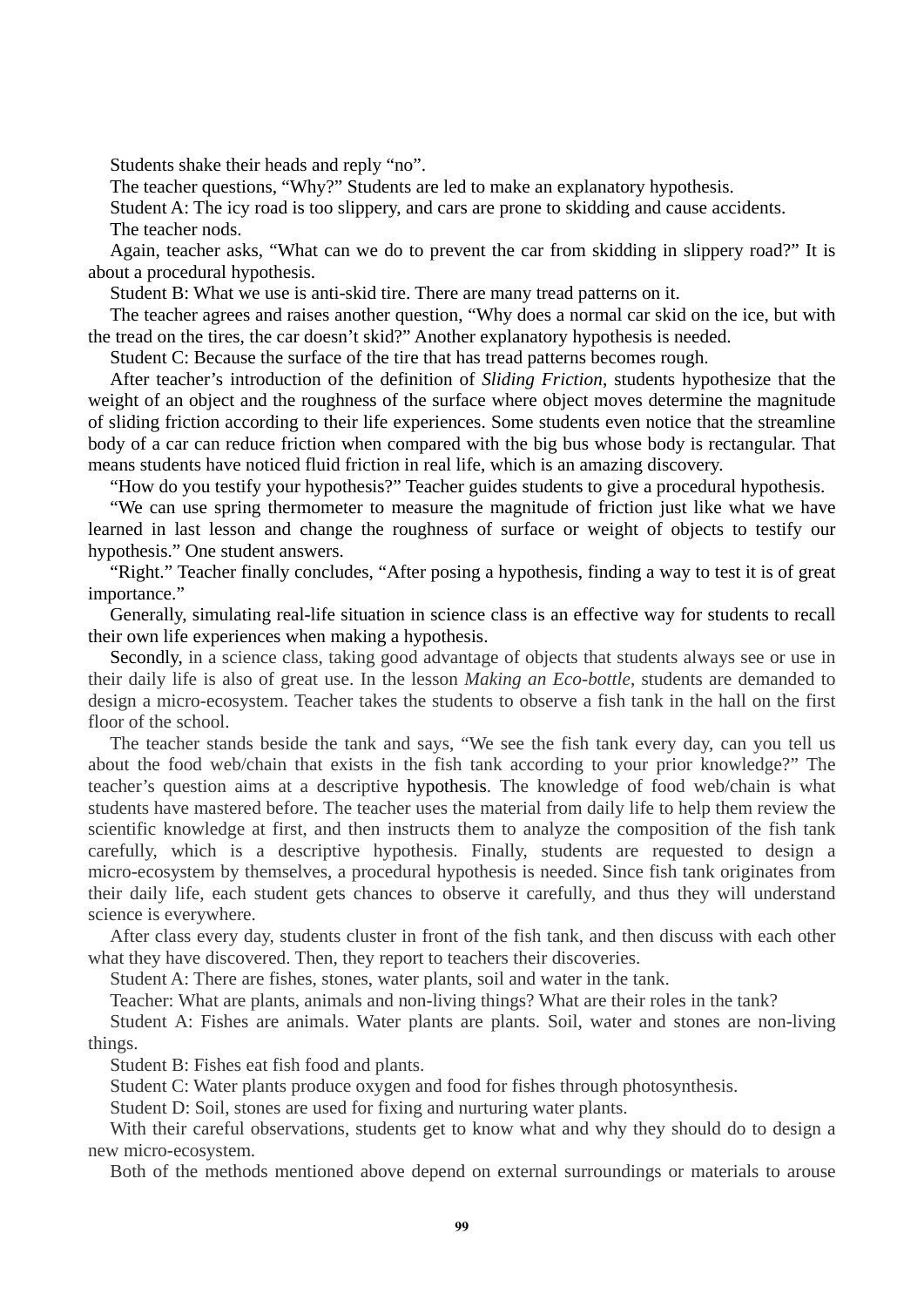students' prior knowledge and experiences to put forward hypotheses. But what is more important is to teach students how to formulate reasonable hypotheses through logical reasoning.

The logical reasoning methods of science learning mainly include: inductive reasoning, deductive reasoning and analogical reasoning.[10]Inductive reasoning is the derivation of general principles from specific observations, that is, from "individual" to "general".[10]For example, in *Solar System,* a chapter for sixth-graders, students have already learned about the Earth, Mercury, Venus and other heavenly bodies. The teacher points out that these heavenly bodies are planets. Then students are asked to summarize what the common characteristics of planets are. Under teacher's guidance, students induce that planets all go around the Sun, they don't give their light and their rotation direction are in line with the direction of revolution. Induction reasoning enables students to come up with descriptive hypotheses about the laws of planets.

The second reasoning way is deductive reasoning. It is a top-down logical method. Some general principles have been given to students, when it comes to specific situation, specific statements and conclusions have been deduced. That is from "general" to "individual".[10]Also in *Making an Eco-bottle*, the teacher presents a pond.

Teacher: What is the energy provider in this system?

Students: Waterweeds and duckweeds.

Teacher: Why do waterweeds and duckweeds provide energy?

Student: Because they are plants that can conduct photosynthesis.

Since students have gotten the idea that plants are the major energy producers in the ecosystem. So students deduce this explanatory hypothesis.

The third is analogical reasoning. This method is based on the fact that two related objects have certain attributes that are the same or similar, thus deducing that they are the same or similar in other attributes.[10]In the lesson *How Sound Travels,* one aim of the class is to learn how sound travels. The teacher gives a hint by reviewing a previous experiment: Touching still water with vibrating tuning fork and then observe the water surface.

Teacher: What did you see in this experiment?

Students: There were several circles of water wave on the surface.

Teacher: The vibration of the tuning fork creates ripples in the water. What will it create in the air?

Student: It creates ripples in the air, too.

Both air and water are fluid, and vibration can create ripples in water, so students can naturally put forward the descriptive hypothesis that vibration also generates waves in air through analogical reasoning. By going over the previous experiment, the teacher gets students' attention to the water surface, and then leads students to propose the hypothesis that sound travels in the form of waves in air by analogy.

To sum up, simulating real life situation and using materials from daily life plays a part to inspire students to utilize prior knowledge and life experiences to generate hypothesis. It is also indispensable for teachers to teach students using deductive reasoning, inductive reasoning and analogical reasoning suitably when a reasonable hypothesis should be made.

#### **Acknowledgement**

This work was Supported by "Capacity Building for Sci-Tech Innovation - Fundamental Scientific Research Funds " (025185305000/201).

#### **References**

*[1] People's Republic of China Ministry of Education.(2017) Full time Compulsory Education Primary School Science*